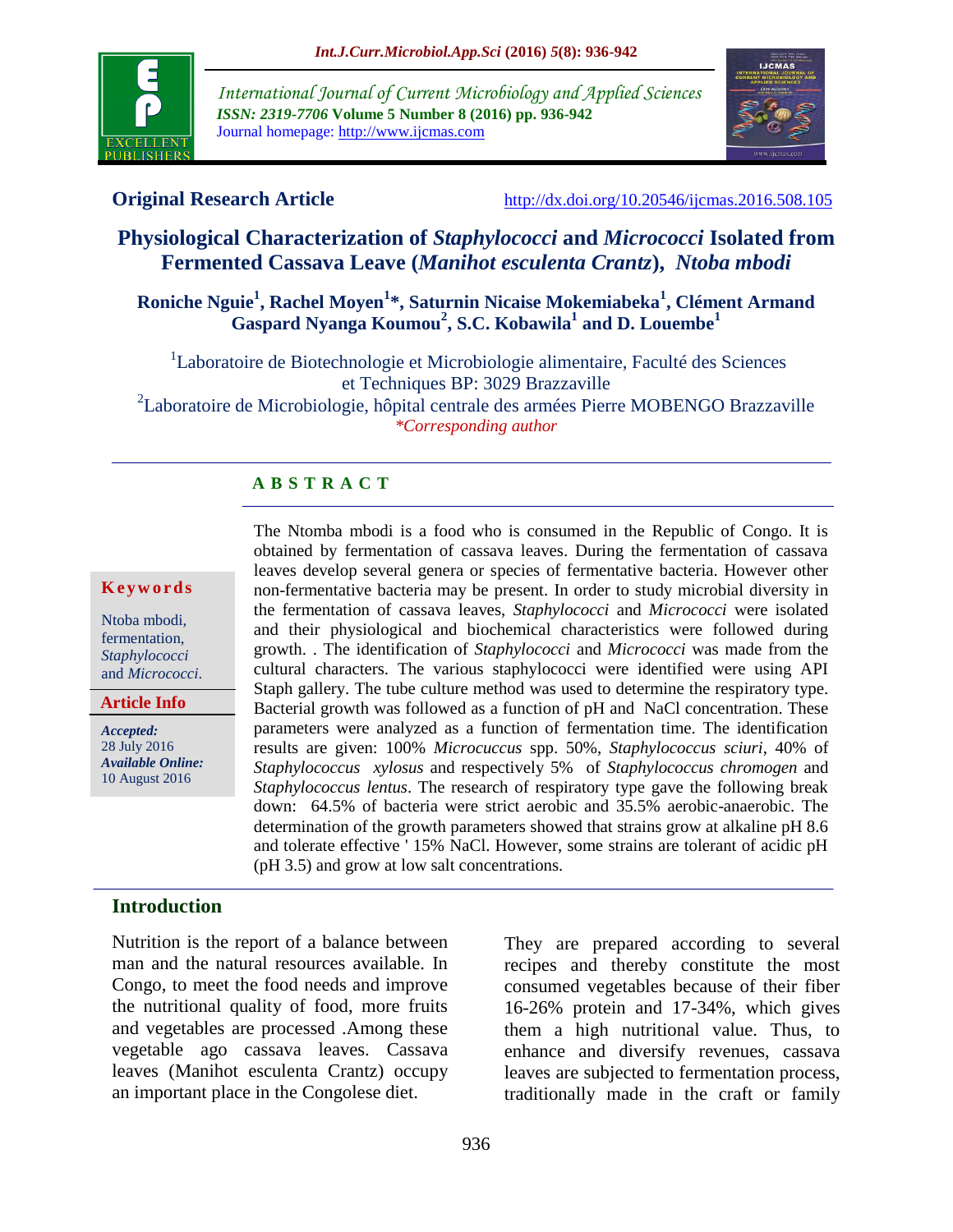units (Louembe, Kobawila *et al.,* 2003).

This fermentation allows the production of a final product of better nutritional quality and organoleptic called ntoba mbodi the work of microbial activity (Chauvin 2005) previous studies on the ntoba mbodi showed the presence of several bacterial species *Bacillus subtilis, Bacillus. macerans, Bacillus cereus, Micrococcus varians*, *Staphylococcus sciuri* and *Straphylococcus xylosus*. These microorganisms are partly responsible for the production of enzymes for the transformation of cassava leaves (Kobawila C. S. 2004; Leclere *et al.,* 2013- 2014). It is in this light that we were interested in the physiological characterization and Staphylococci Micrococci fermented cassava leaves.

# **Materials and Methods**

The plant material was essentially manioc leaves. Ntoba mbodi samples used came from the workshops of craft production, markets of Brazzaville and Pointe-Noire as well as those prepared in the laboratory according to the craft process. The extracts were prepared from 10 grams of fermenting leaves. The leaves were crushed and homogenized in Maximum Recovery diluent CMO733. The mother solution is subjected to a range of decimal dilution seeding. The extracts were inoculated by spreading on Baird Parker media (CM0275) at pH 6.8 and Chapman (CM0085) at pH 7.5 and then incubated at 30°C for 24 to 48 hours. Physiological tests were performed with nutrient agar (CM0003) at pH 7.5 and Nutrient broth at pH 7.5.

The genera *Staphylococcus* and *Micrococcus* were identified according to the protocol of the 4th Edition Bacteriological Techniques Manual (1974). The type of respiration was determined by three cultivation methods tube: on the surface, at the bottom and along the tube.

The identification was made by a gallery Api Staph (Brun *et al.,* 2002).

Different strains have been grown in the tubes containing nutrient broth with increasing concentrations of NaCl 4%, 6%, 8%, 10%, 12%, 15% and at different pH of 3.5, 5, 7, 8 and 9. the tubes were respectively incubated in an incubator for 24 to 96 hours and 24 to 72 hours. The growths in the tubes were observed every 24 hours in comparison with the turbidity of the control tubes. The presence of staphylococci and micrococci is confirmed in the tubes respectively containing the nutrient broth at pH given unseeded, nutrient broth with NaCl without culture and nutrient broth with culture without NaCl.

# **Results and Discussion**

During this study, 31 strains were isolated during the fermentation. The identification gave 11 *micrococci* strains (35.5%) and 20 staphylococcal strains  $(64.5\%)$ . *Staphylococcus* spp and *Micrococus* identified and their frequencies are shown in Figure.1. The staphylococci included *Staphylococcus sciuri* (50%), *S. xylosus* (40%), *S. lentus* chromogen and respectively (5%) while for micrococci there were only *Micrococcus* spp (100%). The physiological analysis gave 64.5% of aerobic-anaerobicoptional strains and 35.5% of strict aerobic (Tables I and II).

The study of growth based on the medium pH showed that 100% of strains were growing in alkaline medium; 36% of *Micrococcus* ssp strains and 5% *S. sciuri* grew at pH 5. However, no growth was observed at pH 3.5 (Tables III and IV). These results confirm those in the literature showing that the majority of non-lactic fermentation bacteria tolerate alkaline pH (Aurélia Hiron 2013, Zulfakar SS *et al.,*2013).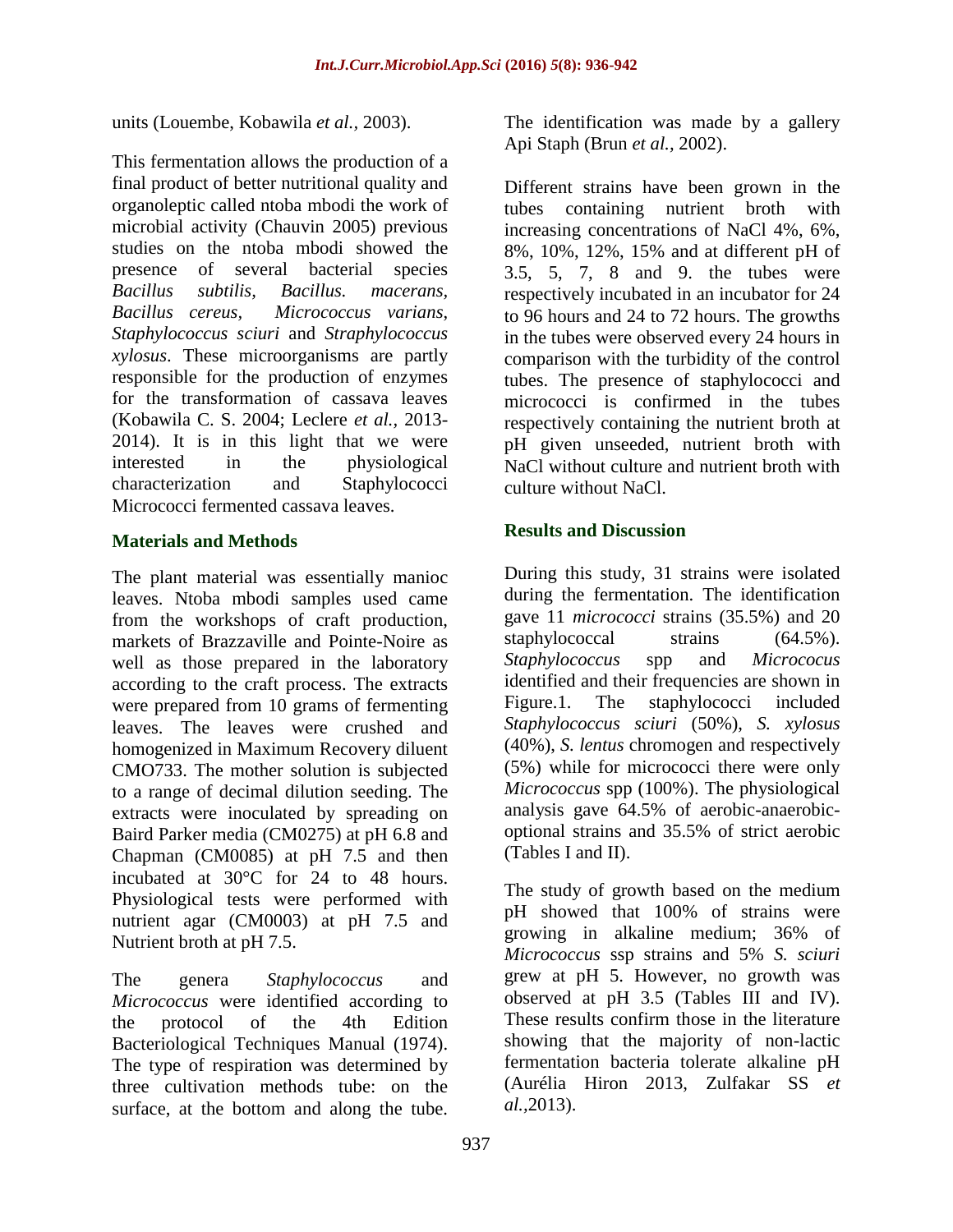The analysis of growth depending on the concentration of sodium chloride showed that all *Staphylococcus* strains (100%) growing at 4%, 6%, 8%, 10%, 12% and 15% while the strains *Micrococcus* tolerate concentrations of 4%, 6%, 8% and 10%. However, with high concentrations of 12 to 15% NaCl growth respectively (9.1%) and (18.2%) *Micrococcus spp* a strain is inhibited (Table IV).

The result of the determination of the type of breathing helped to highlight the distinctiveness between Staphylococci kinds of aerobic-anaerobic-optional kind and strict aerobic type Micrococci (Bacteriological 4th

Edition Technical Manual, 1974. Brun *et al.,* 2002).

The identification techniques show biodiversity and frequency of Staphylococci and Micrococci isolated during the alkaline fermentation. In addition to *Staphylococcus xylosus* and *Staphylococcus sciuri* identified in previous studies (Louembe D., S .C. Kobawila, *et al.,*, 2003), there are the chromogenic species *Staphylocuccus* and *Staphylococcus* l*entus* all belonging to SCN (coagulase-negative staphylococci) ( Euzeby J. P.1997) .

| <b>Samples</b>      | Isolated strains | Number | <b>Respiratory Type</b> |
|---------------------|------------------|--------|-------------------------|
|                     | S. sciuri        |        | AAF                     |
| Market Brazzaville  | S. Xylosus       |        | AAF                     |
|                     | S. Lentus,       |        | AAF                     |
| Market Pointe-Noire | S. Xylosus       |        | AAF                     |
|                     | S. sciuri,       |        | AAF                     |
| E1                  | S. Xylosus       |        | AAF                     |
|                     | S. sciuri,       |        | AAF                     |
| E2                  | S. Xylosus       |        | AAF                     |
|                     | S. sciuri        | 3      | AAF                     |
| E <sub>3</sub>      | S. Xylosus       |        | AAF                     |
|                     | S. chromogène    |        | AAF                     |
| E4                  | S. sciuri        | 4      | AAF                     |
|                     | S. Xylosus       |        | AAF                     |

# **Table.1** Respiratory type of *Staphylococci*

Legend: AAF: aerobic anaerobic optional

E1, E2, E3, E4: Laboratory samples at 0, 24, 48 and 72 hours of fermentation

E2 *Micrococcus spp* 2 AS E3 *Micrococcus spp* 2 AS E4 *Micrococcus spp* | 1 | AS

| Samples                    | Isolated strains | Number | Respiratory type |
|----------------------------|------------------|--------|------------------|
| Market Brazzaville         | Micrococcus spp  |        | AS               |
| <b>Market Pointe-Noire</b> | Micrococcus spp  |        | AS               |
| E1                         | Micrococcus spp  |        | AS               |

### **Table.2** Respiratory type of *Micrococci*

Legend: AS: Strict aerobic ; E1, E2, E3, E4: Laboratory samples at 0, 24, 48 and 72 hours of fermentation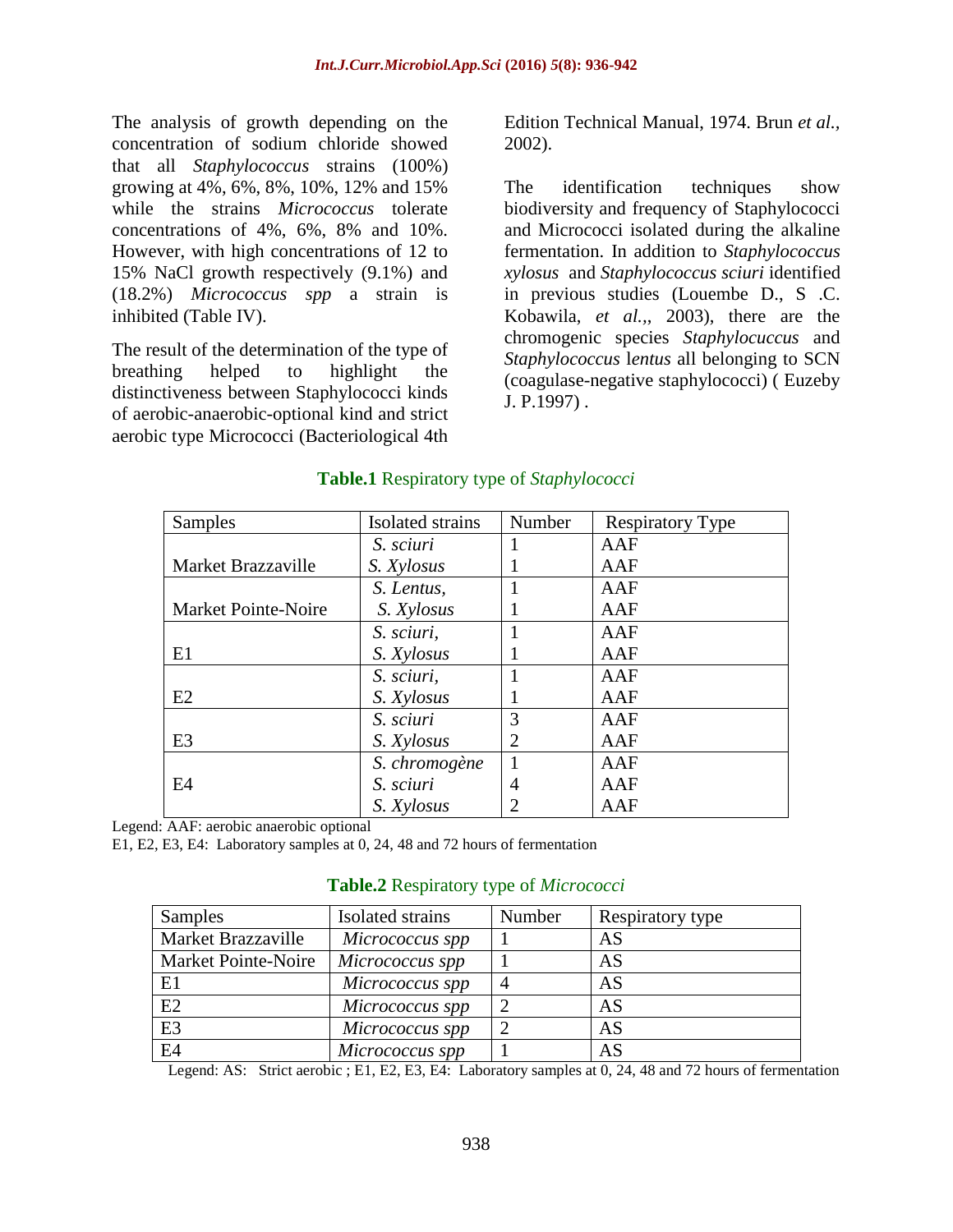#### *Int.J.Curr.Microbiol.App.Sci* **(2016)** *5***(8): 936-942**

| Samples        | Isolated strains | Number                      |     | pH of growth |                |        |        |
|----------------|------------------|-----------------------------|-----|--------------|----------------|--------|--------|
|                |                  |                             | 3,5 | 5            | $\overline{7}$ | 8      | 9      |
| Market         | S. Xylosus       |                             |     |              | $+$            | $^{+}$ | $^{+}$ |
| Brazzaville    | S. sciuri        |                             |     |              |                |        |        |
| Market Pointe- | S. Lentus        |                             |     |              | $^{+}$         | $^{+}$ | $^{+}$ |
| Noire          | S. xylosus       |                             |     |              |                |        |        |
|                | S. sciuri        |                             |     | $+$          | $^{+}$         | $^{+}$ | $^{+}$ |
| E1             | S. Xylosus       |                             |     |              | $^{+}$         | $^{+}$ | $+$    |
| E2             | S. sciuri,       |                             |     |              | $^{+}$         | $^{+}$ | $+$    |
|                | S. xylosus       |                             |     |              |                |        |        |
|                | S. sciuri,       | 3                           |     |              | $+$            | $^{+}$ | $^{+}$ |
| E <sub>3</sub> | S. xylosus       | 2                           |     |              |                |        |        |
|                | S. chromogène,   |                             |     |              |                |        |        |
| E4             | S. sciuri,       | 4                           |     |              | $^{+}$         | $^{+}$ | $^{+}$ |
|                | S. xylosus       | $\mathcal{D}_{\mathcal{A}}$ |     |              |                |        |        |

# **Table.3** Staphylococcal growth at different pH

Legend: E1, E2, E3 , E4: Laboratory samples at 0, 24, 48 and 72 hours of fermentation; **-:** no growth; **+:** growth

## **Table.4** Micrococci growth at different pH

| <b>Samples</b>      | Isolatde strains | Number | growth at different pH |  |  |  |  |
|---------------------|------------------|--------|------------------------|--|--|--|--|
|                     |                  |        | 3, 5                   |  |  |  |  |
| Market Brazzaville  | Micrococcus spp  |        |                        |  |  |  |  |
| Market Pointe-Noire | Micrococcus spp  |        |                        |  |  |  |  |
|                     | Micrococcus spp  |        |                        |  |  |  |  |
| E1                  | Micrococcus spp  |        |                        |  |  |  |  |
| E2                  | Micrococcus spp  |        |                        |  |  |  |  |
| E3                  | Micrococcus spp  |        |                        |  |  |  |  |
| E4                  | Micrococcus spp  |        |                        |  |  |  |  |

Legend: E1, E2, E3 , E4: Laboratory samples at 0, 24, 48 and 72 hours of fermentation; **-:** no growth; **+:** growth

## **Table.5** Growth of *Staphylococci* at different concentrations of NaCl (%)

| Samples            |                  | Number         | Growth at different concentrations of NaCl (%) |     |        |        |     |        |
|--------------------|------------------|----------------|------------------------------------------------|-----|--------|--------|-----|--------|
|                    | Isolated strains |                | 4%                                             | 6%  | 8%     | 10%    | 12% | 15%    |
| Market             | S. sciuri        |                |                                                |     |        |        |     |        |
| <b>Brazzaville</b> | S. xylosus       |                | $+$                                            | $+$ | $^{+}$ | $+$    | $+$ | $^{+}$ |
| MarketPointe-      | S. lentus        |                |                                                |     |        |        |     |        |
| Noire              | S. xylosus       |                | $+$                                            | $+$ | $+$    | $+$    | $+$ | $+$    |
| E1                 | S. sciuri,       |                |                                                |     |        |        |     |        |
|                    | S. xylosus       |                | $+$                                            | $+$ | $+$    | $+$    | $+$ | $+$    |
| E2                 | S. sciuri,       |                |                                                |     |        |        |     |        |
|                    | S. xylosus       |                | $+$                                            | $+$ | $+$    | $+$    | $+$ | $+$    |
|                    | S. sciuri        | $\overline{c}$ |                                                |     |        |        |     |        |
| E <sub>3</sub>     | S. xylosus       | റ              | $+$                                            | $+$ | $+$    | $+$    | $+$ | $+$    |
|                    | S. chromogène    |                |                                                |     |        |        |     |        |
| E4                 | S. sciuri,       | 4              | $+$                                            | $+$ | $+$    | $^{+}$ | $+$ | $^{+}$ |
|                    | S. xylosus       | 2              |                                                |     |        |        |     |        |

Legend: E1, E2, E3 , E4: Laboratory samples at 0, 24, 48 and 72 hours of fermentation; **-:** no growth; **+:** growth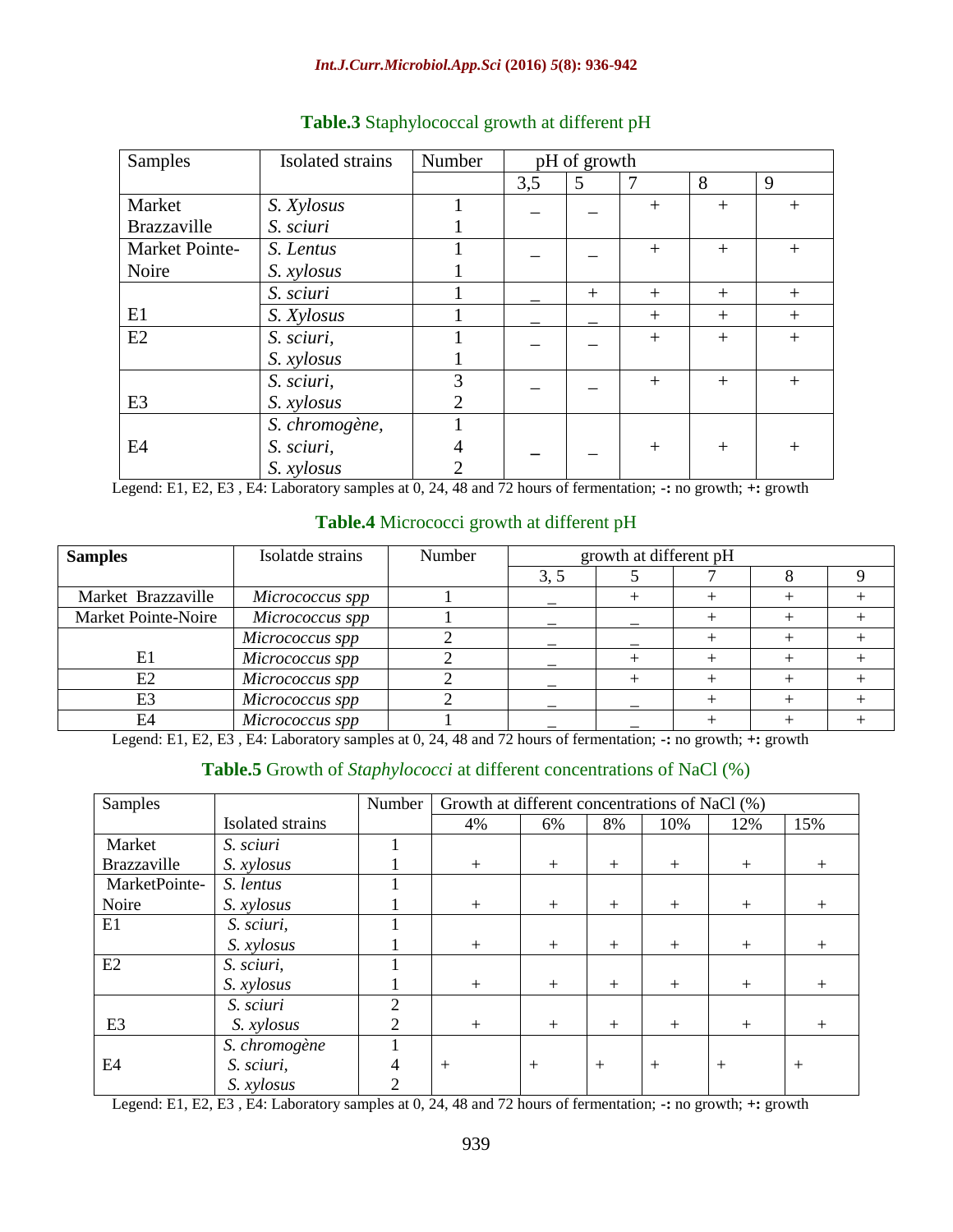| Samples                 | Isolates strains | Number         | Growth at different concentrations of NaCl (%) |     |     |     |        |        |
|-------------------------|------------------|----------------|------------------------------------------------|-----|-----|-----|--------|--------|
|                         |                  |                | 4%                                             | 6%  | 8%  | 10% | 12%    | 15%    |
| Market                  | Micrococcus spp  | $\mathbf{1}$   | $+$                                            |     |     |     |        |        |
| Brazzaville             |                  |                |                                                | $+$ | $+$ | $+$ | $^{+}$ | $+$    |
| Market Pointe-<br>Noire | Micrococcus spp  | $\mathbf{1}$   | $+$                                            | $+$ | $+$ | $+$ | $+$    | $+$    |
|                         | Micrococcus spp  | 3              | $+$                                            | $+$ | $+$ | $+$ | $+$    | $+$    |
| E1                      | Micrococcus spp  | $\mathbf{1}$   | $+$                                            | $+$ | $+$ | $+$ | $+$    |        |
|                         | Micrococcus spp  | $\mathbf{1}$   | $+$                                            | $+$ | $+$ | $+$ | $+$    | $^{+}$ |
| E2                      | Micrococcus spp  | 1              | $+$                                            | $+$ | $+$ | $+$ |        |        |
| E3                      | Micrococcus spp  | $\overline{2}$ | $+$                                            | $+$ | $+$ | $+$ | $+$    | $+$    |
| E4                      | Micrococcus spp  | $\mathbf{1}$   | $+$                                            | $+$ | $+$ | $+$ | $+$    | $+$    |

# **Table.6** Growth of *Micrococci* at different concentrations of NaCl (%)

Legend: E1, E2, E3 , E4: Laboratory samples at 0, 24, 48 and 72 hours of fermentation; **-:** no growth; **+:** growth



# **Fig.1** Frequency of strains of *Staphylococcus* and *Micrococcus* in Ntoba mbodi

 Bacteria isolated Traduction machinelle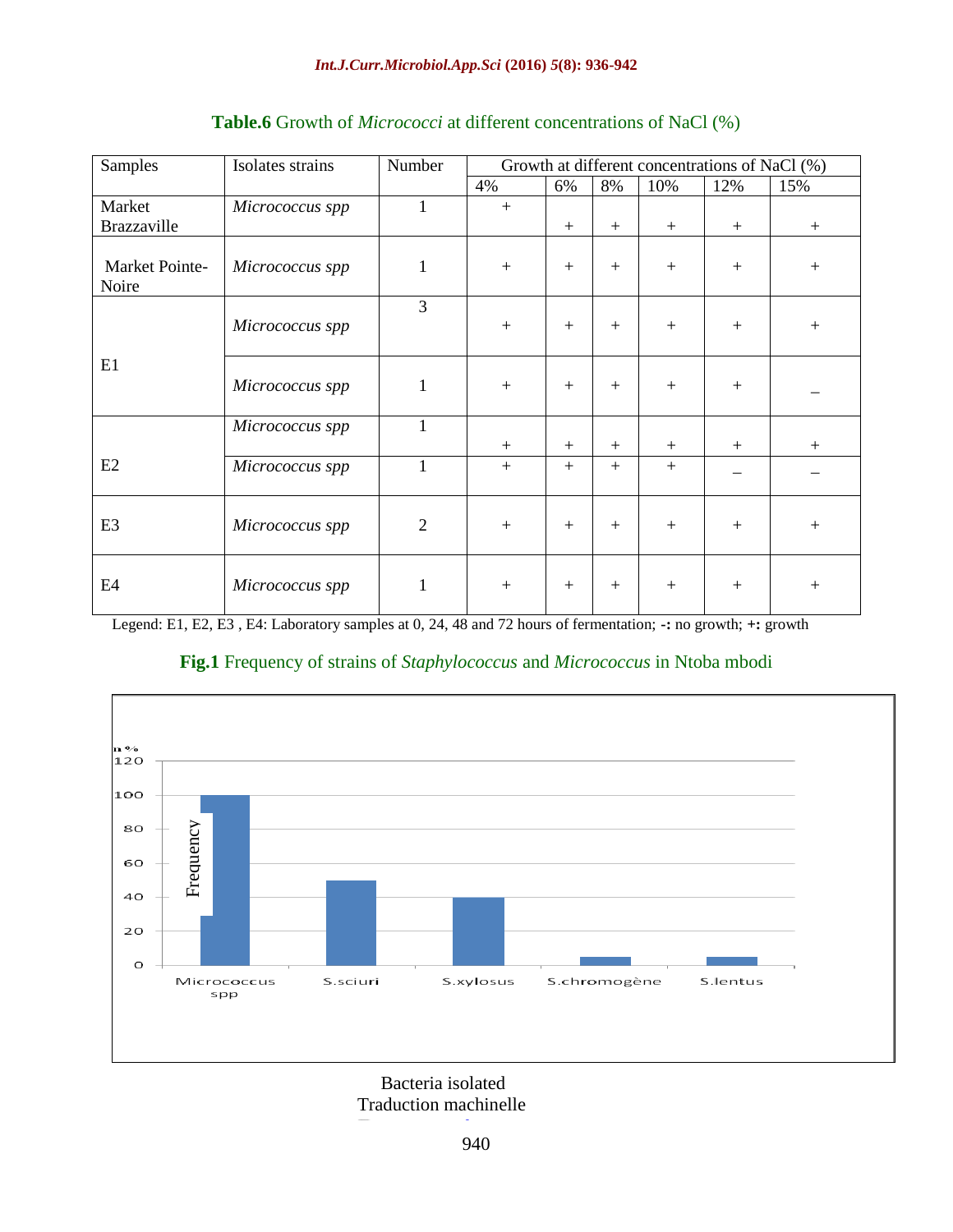Several studies have revealed the presence of staphylococcal strains in fermented foods. *Micrococcus spp* and *Staphylococcus xylosus* found in all samples is the most abundant microflora. They have also been isolated in dry fermented sausages and milk when they participate in the biochemical transformation (Nychas *et al.,* 1990, Stephanie Corbiere *et al.,*2006, Branger *et al.,*2007).

Their high frequency suggests that these species participate in the process of fermentation by degrading the basic constituents with production necessary metabolites nutritionally (Frenney *et al*, 2008). Chromogenic species *Staphylococcus* and *Staphylococcus lentus* which are small proportion are unusual species of plants fermented products. They were isolated from dairy products as they help improve the organoleptic quality of food (Hermen *et al.,*, 1992; Stadie *et al.,* 2013).

The physico-chemical point of view, all the isolated strains, except for 18.2% of *Micrococcus spp*, are resistant up to 15% sodium chloride (NaCl). This is one of the characteristics of *Staphylococcus xylosus* isolated from other fermented foods such as dry-sausage (Coppola *et al.,*, 1997; Montel *et al*, .1992).

In conclusion, the use of identification techniques was an excellent alternative in our validation study, showing the biodiversity of staphylococci and micrococci and their frequency in the fermentation of cassava leaves. Physiology strains allowing distinguishing between the two types with the application of growth at different pH tests and varying concentrations of sodium chloride (NaCl) showed that the microbial population constituting the flora is *Staphylococcus* and *Micrococcus* able to adapt to the conditions of production and

can be more competitive during fermentation.

Thus, the study has shown the wide variety and diversity of bacterial groups that adopt different strategies to adapt to the various conditions for their survival and, consequently, change their metabolism: pH tolerance to acidic or basic, the ability to grow to high concentrations of NaCl.

# **References**

- Aureli Hiron 2013. Introduction à la microbiologie alimentaire PP32
- Bollet C. Hansen W. Frnek J. Renaud F 2000. Précis de bactériologie cliniqu**e***. Édition ESKA,P:783-830*
- Branger.A, Richer M. M. Roustel.S, 2007, Effet des paramètres environnementaux sur les populations microbiennes dans Microbiochimie *et al*imentation. Editions Educagri pp343
- Brun Yvonne et BES Michèle2002. *Staphylococcus*: actualités taxonomiques et identification. *[Revue](http://www.sciencedirect.com/science/journal/03389898)  [Française des Laboratoires](http://www.sciencedirect.com/science/journal/03389898) [343](http://www.sciencedirect.com/science/journal/03389898/2002/343)* : 23–30
- Chauvin. B, 2005, Aliments fermentés : microorganismes en action : les fermentations au service de l'alimentation humaine, In : Dossiers scientifiques, Disponible sur.
- Coppola R., M. Lorizzo., R. Saotta., E.Sorentino., L. GRAZIA., 1997. Characterization of *Micrococci* and *Staphylococci* isolated from soppressata molisana, a southern Italy fermented sausage. *Food Microbiol. 14: 47-53.*
- Euzeby J. P., 1997. Lest of Bacterial Names with Standing in Nomenclature: a folder available on the Internet*. Int J Syst Bacteriol. 47, 590 -592.*
- Frenney J., Renaud F., Hansen Sieuwerts.S, DE Bok F.A.M, *et al*, 2008,